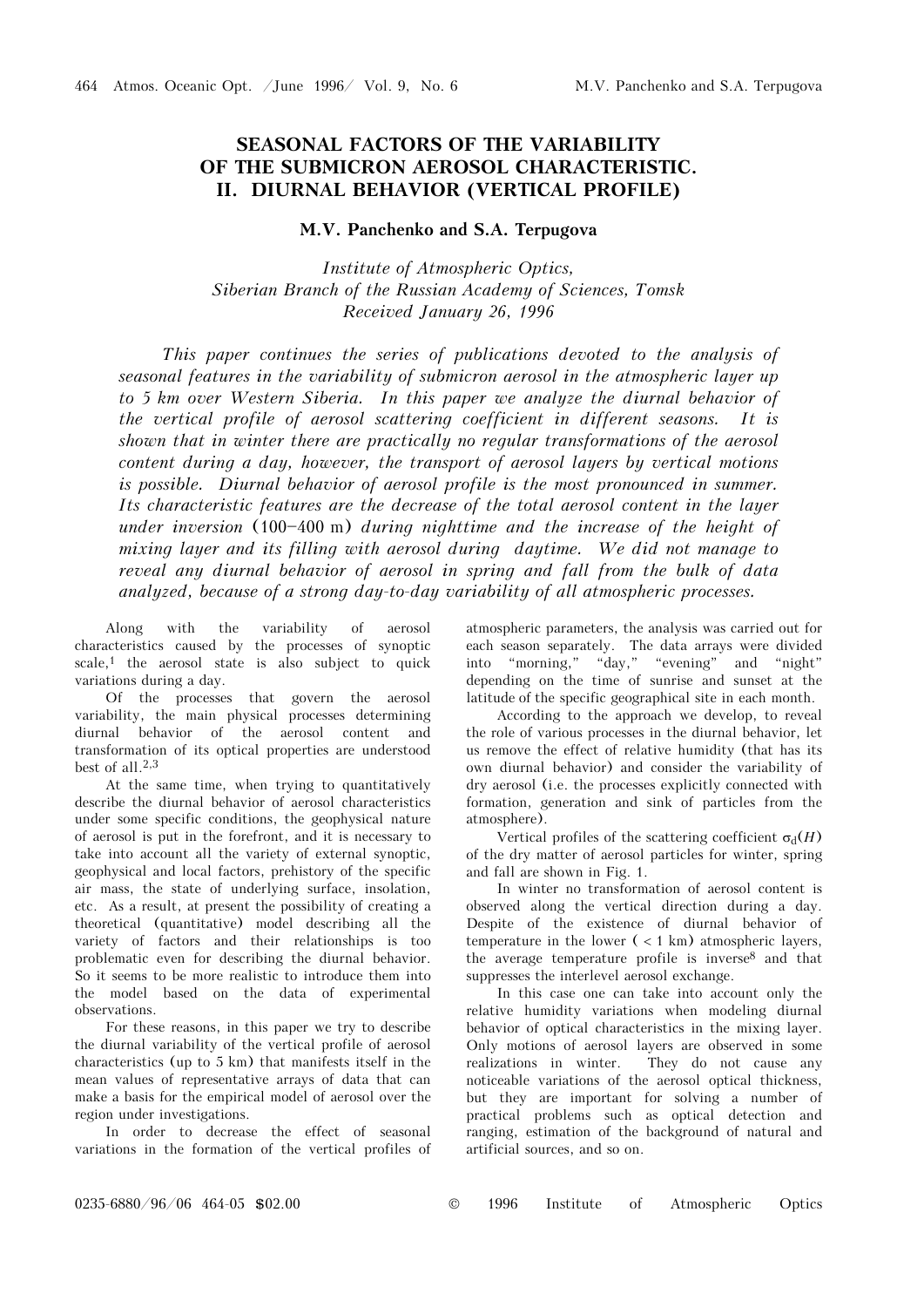

*FIG. 1. Diurnal behavior of the vertical profile of the scattering coefficient of dry matter of aerosol particles in winter, spring and fall.* 



*FIG. 2. Vertical profiles of aerosol scattering coefficient (a) and temperature (b) measured on January 14, 1986, over the town of Kolpashevo with the time interval of 1 hour.*

Let us analyze such a dynamics by an example shown in Fig. 2 that presents the vertical profiles of the scattering coefficient  $\sigma_d(H)$  and air temperature *T* measured over the town of Kolpashevo with 1-hour intervals on January 14, 1986, under anticyclonic conditions.4

As is seen from Fig. 2*a*, the aerosol layer, which was observed at the altitude  $H_1 = 1700$  m, moved to the altitude  $H_2$  = 1800 m during an hour.

It was shown earlier in the papers co-authored by B.D. Belan<sup>4,5</sup> that one can ignore many aerosol processes determining the variability of  $\sigma_d(H)$  at the altitudes considered under the conditions analyzed.

Measurements were performed under clear weather conditions, hence, there were no aerosol washing out by clouds and precipitation in the region under consideration. One can ignore the generation of new aerosol particles due to photochemical reactions during dark time. The rates of sedimentation and coagulation of the submicron particles are small, and

it is not necessary to take into account this processes for the time interval between two soundings ( $\sim 1$ ) hour). Strong temperature inversions of the order of a several degrees were observed during the measurements at the altitudes up to 400 m and from 1.5 to 2 km, what is evidence of the fact that the turbulent exchange within the aerosol layer is significantly suppressed.

Thus, we should take into account only the horizontal and vertical motions of aerosol, what is expressed by the following equation:

$$
\frac{\partial \sigma_{d}}{\partial t} = v \frac{\partial \sigma_{d}}{\partial x} + w \frac{\partial \sigma_{d}}{\partial z} , \qquad (1)
$$

where *v* and *w* are the horizontal and vertical components of the wind velocity, respectively.

Analysis of the data on the scattering coefficient along the flight path (about 1000 km long) of the instrumented aircraft shows that we may ignore the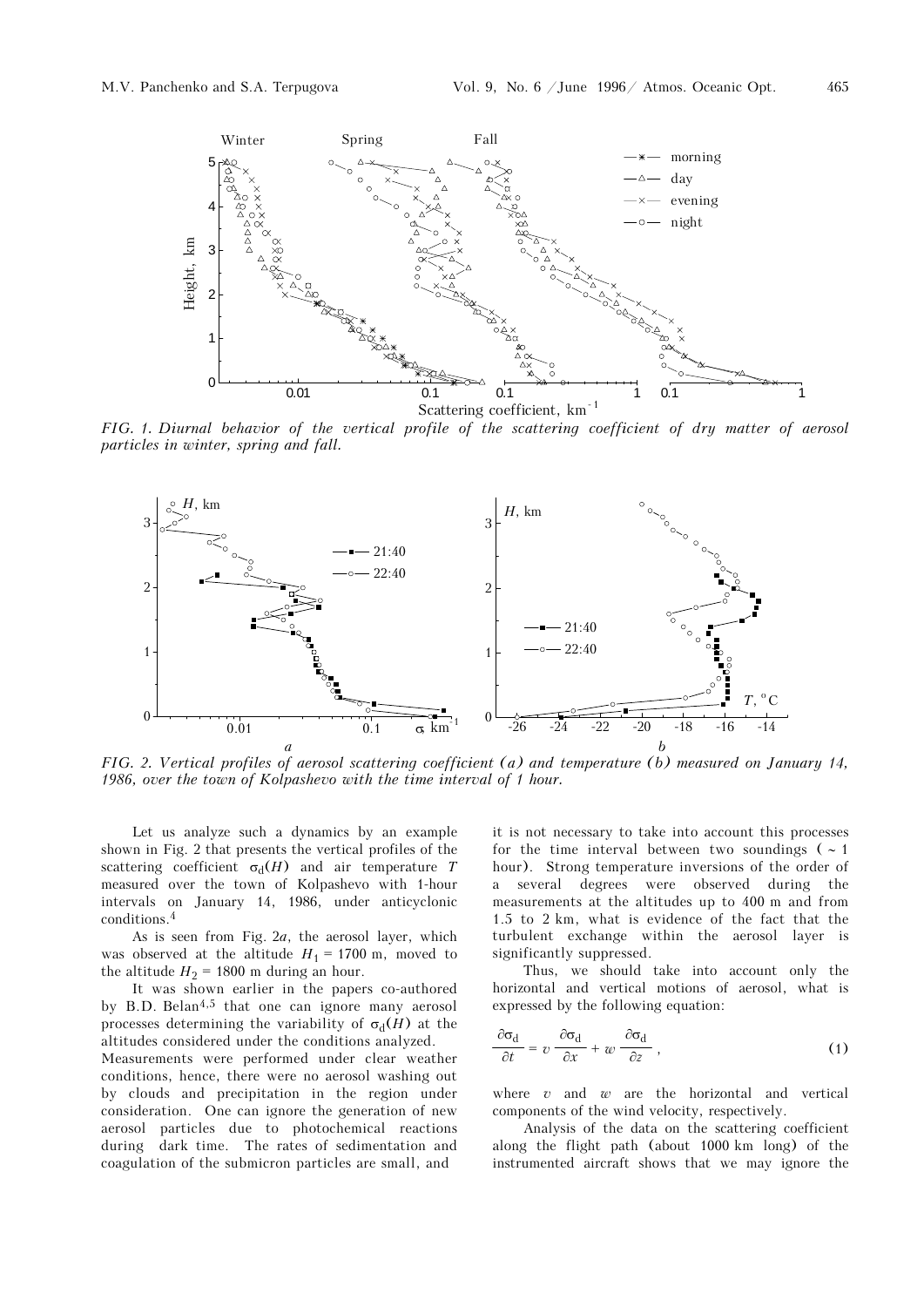term *v*  $\frac{\partial \sigma_d}{\partial x}$  $\frac{\partial x}{\partial x}$  in Eq. (1) because its value is about two

orders of magnitude less than *w* ∂σ<sub>d</sub>  $\frac{\partial z}{\partial z}$ . As a result, in our case the aerosol transfer is mainly caused by regular vertical motions:

$$
\frac{\partial \sigma_{\rm d}}{\partial t} = w \frac{\partial \sigma_{\rm d}}{\partial z} \tag{2}
$$

In order to check this conclusion obtained through certain simplifications, we have estimated the velocity of vertical motion *w*. To do this, we used the adiabatic method of calculation,6 because the altitudes of measurements were between the principal isobaric surfaces. The profiles of temperature used for calculating *w* are shown in Fig. 2*b*.

The results of calculations gave the value of  $w = 97$  m/hour that is in a good agreement with the data on the aerosol-optical and microstructural characteristics observed.

Thus, one can conclude that the effective transfer of aerosol by regular ascending and descending motions of air is possible in the case when the turbulence is suppressed.

Spring and fall are characterized by the enhanced dynamics of the day-to-day variability of all atmospheric processes (frequent changes of air mass, great number of days with precipitation, and so on). This makes the analysis difficult and significantly hides the peculiarities of the diurnal behavior. Principal features of the daily transformations of the vertical profile  $\sigma_d(H)$  in spring and fall are similar to the summer diurnal behavior, but the amplitude of variations is much less. Let us also note that in the spring bulk of data there are many data where the accumulation of aerosol was observed in the nearground atmospheric layer during nighttime.

In summer the diurnal behavior of the aerosol vertical profile is most explicit. The average summer profile  $\sigma_d(H)$  is shown in Fig. 3.



*FIG. 3. Diurnal behavior of the vertical profile of the scattering coefficient of dry matter of aerosol particles in summer.* 

Before describing the principal processes of variability of the vertical profile of aerosol dry matter, it is necessary to assess the "quality  $\vec{B}$ of the array of nephelometric data obtained. To do this, let us consider the result of measurements of meteorological parameters of the atmosphere and consider the diurnal behavior of the vertical profiles of temperature and specific humidity shown in Fig. 4. As is seen, diurnal behavior of the average profiles  $\overline{T}$  and  $\overline{Q}$  in the subarrays "night, B "dayB and "eveningB is in a good agreement with the existing conceptions and quantitatively well agrees with the mean climatic data for summer.8 At the same time, temperature  $\overline{T}(H)$  and, especially, specific humidity  $\overline{Q}(H)$  in the "morningB array of data goes out of the general ensemble. It is clear that this occurs due a weak statistical representativity<br>of the "morning Bdata. Therefore, this subarray is Therefore, this subarray is possible to be used only for the analysis of the vertical stratification, but not for quantitative estimations of the diurnal behavior of  $\sigma_d(H)$  analyzed.

In summer from the evening and during nighttime, the formation of the temperature inversion is usually observed. Its height can reach  $400 - 500$  m in the morning (see Fig.  $4a$ ). This leads to a decrease in the total aerosol content in the layer under the inversion  $(100-400 \text{ m})$ . Minimum values in the morning are observed at the height ∼ 300 m.

Because of the warming of the underlying surface and the atmosphere during a day, the height of the mixing layer increases, and it is filled with aerosol. In the evening (possibly, at the change of the sign of the radiation balance, as shown in Ref. 9) the aerosol emission from the near-ground layer stops, and the lower atmospheric layers (below *H* ∼ 1.5 km on the average) loose aerosol. Above this layer up to *H* ∼ 3.5 km some increase of the height of the mixing layer continues. The maximum of the scattering coefficient  $\sigma_d$  is well pronounced in the evening near its upper boundary. The estimates show that about  $15$ -20 mg of aerosol substance per every square meter of the surface is emitted into the atmosphere during a summer day, that is in a good agreement with the results of Ref. 9. The analysis of seasonal mean data on  $\sigma_d(H)$  does not allow to reveal the day-to-day accumulation of aerosol and to accurately estimate what portion of aerosol particles come back to the underlying surface during a night, and what portion is emitted into the free atmosphere. According to our rough estimates, one can expect that about  $0.5 \div 1$  mg/m<sup>2</sup> of dry aerosol matter is emitted into the free atmosphere under the so-called radiative type of weather.<sup>2.3</sup>

The mean rates of variation of the content of submicron aerosol  $\frac{1}{M}$ *M t* ∂M in different atmospheric layers during a day (per cent per hour) are presented in Table I.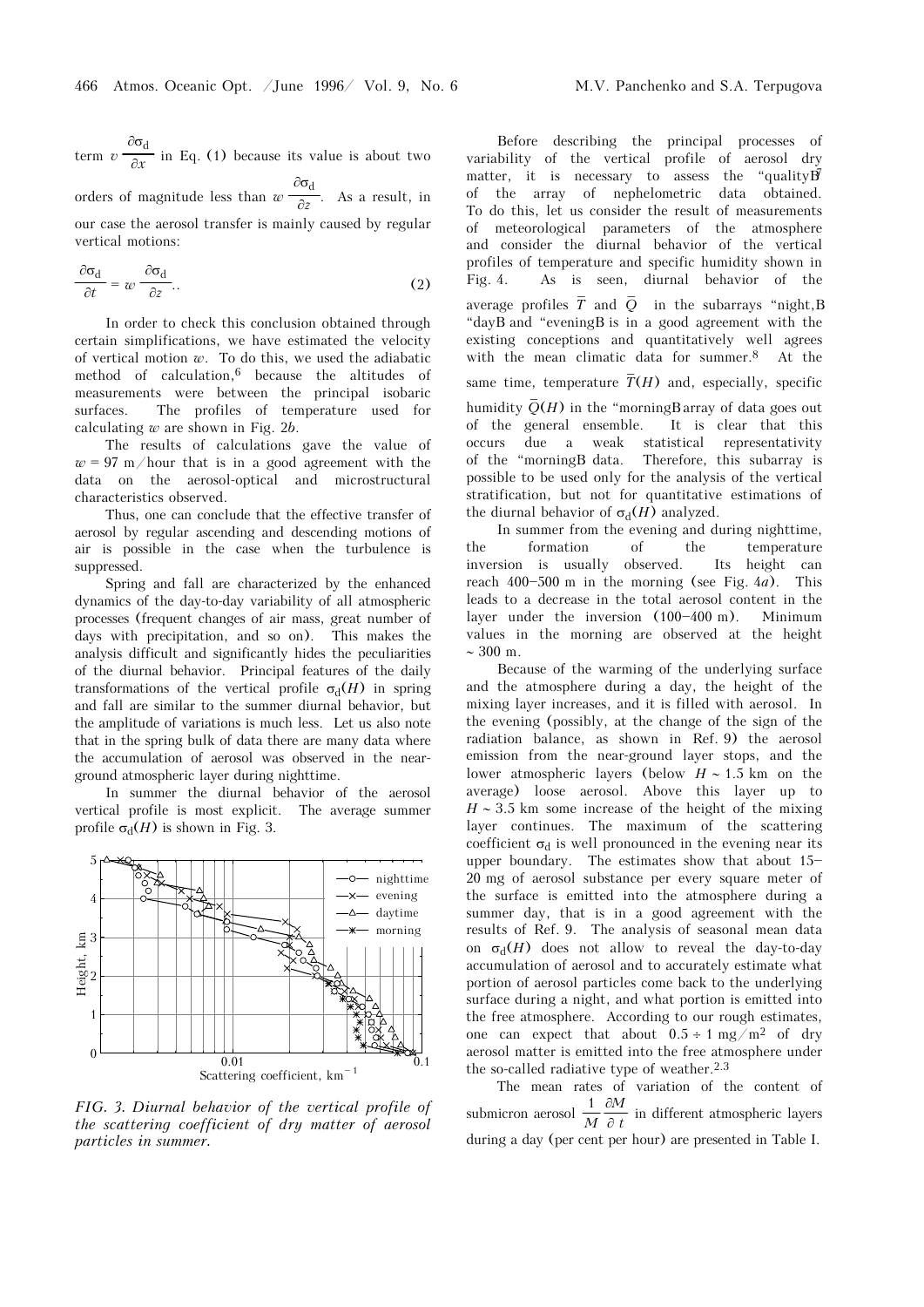

*FIG. 4. Diurnal behavior of the vertical profile of temperature(a) and specific humidity (b) in summer.* 

|--|

| $H$ , km  | Night to day | Day to<br>evening | Evening to<br>night |
|-----------|--------------|-------------------|---------------------|
| $0 - 0.6$ | $+16%$       | $-0.5%$           | $-4\%$              |
| $0.6 - 3$ | $+15%$       |                   | $-4\%$              |
| $3 - 3.5$ | $+55\%$      | $+5\%$            | $-27%$              |
| $3.5 - 5$ | $+34%$       | $+2\%$            | $-14%$              |

It is clear that the averaged data we present here may give only an idea of the main tendencies in the processes occurring in the atmosphere. The aerosol dynamics is pronounced best of all in some particular cases under the radiative type of weather. Let us illustrate this by an example from the data obtained under anticyclonic conditions over the city of Novosibirsk with the time interval of ∼4 hours and over the city of Tomsk with the time interval of ∼1 hour.

Vertical profiles of changes in the scattering coefficient  $\Delta \sigma_d(H)$ , temperature  $\Delta T$  and specific humidity Δ*Q* during the time between two soundings are shown in Fig. 5. It is seen from the figure that heating of practically the entire mixing layer occurs during the observation periods (near-ground layers over Tomsk are already cooled in the evening). Aerosol and water vapor increase simultaneously along all the profile, but the increases of these parameters are maximum at the altitude lower than the maximum heating. Moreover, as is obvious from the evening data (Tomsk), the splitting of the altitudes of the maxima in the parameters under consideration is well pronounced  $(T, Q)$  and  $\sigma$  in the order of decreasing altitude).